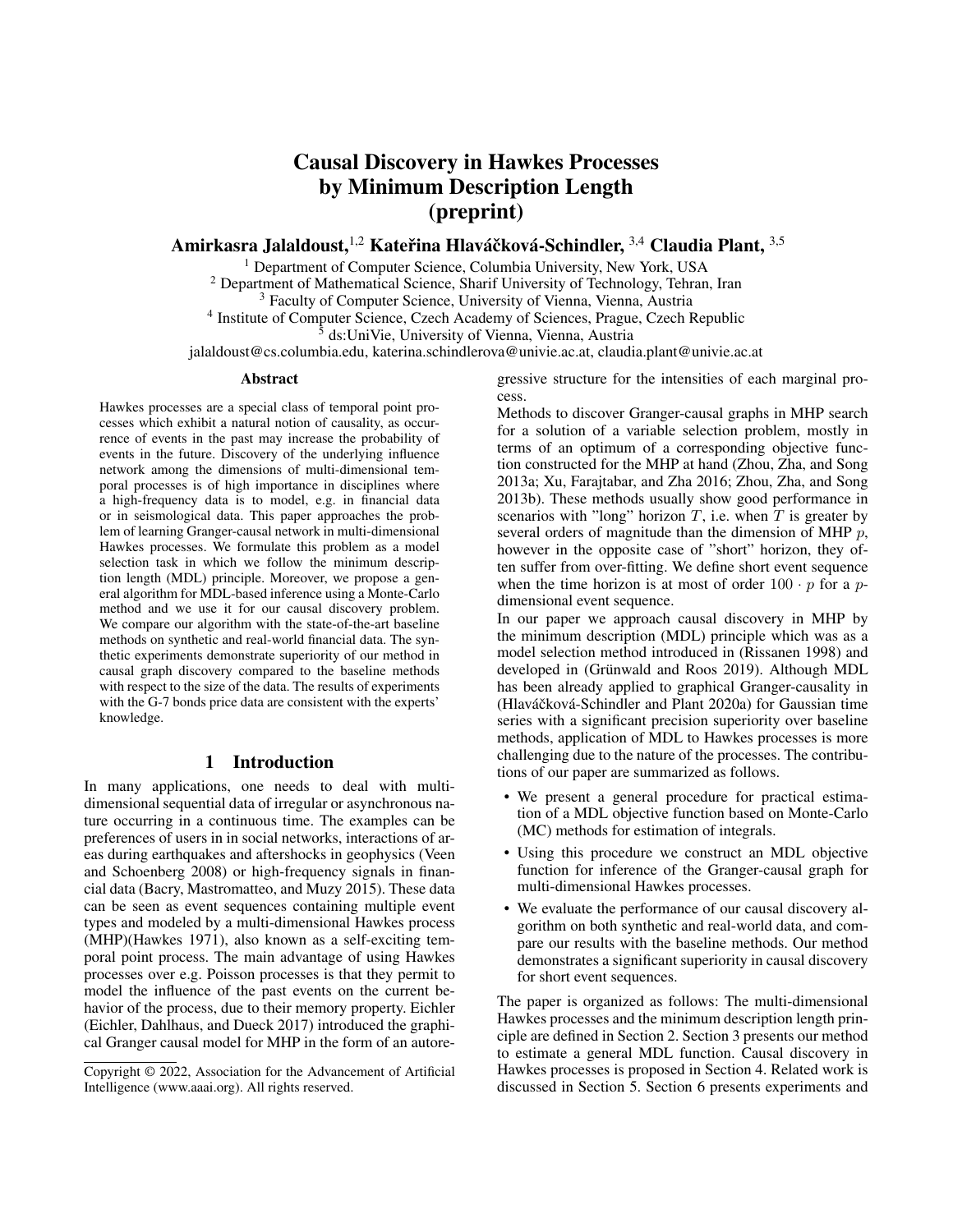discussion and our conclusion is in Section 7. The Appendix contains a proof and experimental setup.

# 2 Preliminaries

## 2.1 Notation

Scalar variables are denoted by regular letters, multidimensional variables bold, random variables by capital letters (e.g.  $X$ ), the support of each random variable by the same calligraphic letter (e.g.  $\mathcal{X}$ ) and any realization or point in the support is denoted by lower-case letter (e.g.  $x$ ). Matrices are denoted by Greek letters, and for matrices such as  $\omega$ ,  $\omega_i$  denotes the *i*-th row. All vectors are column vectors.

### 2.2 Temporal Point Processes

A temporal point process is a random process which is used to model occurrence of events in time. Each realization is a list of events  $\{t_i\}$  with  $t_i \in [0, T]$  and T is called horizon. The interval  $[0, T]$  denotes the time window in which the process was observed. A temporal point process can be equivalently represented by a counting process  $U$  where  $U(t)$  for  $t \in [0, T]$  is the number of events happened prior to time  $t$ . Figure 1a visualizes a realization of a threedimensional temporal point process. For a temporal point process one may define the conditional intensity function

$$
\lambda(t) = \mathbb{E}[dU(t)|\mathcal{H}_t] = \lim_{\Delta t \to 0} \mathbb{E}[U(t + \Delta t) - U(t)|\mathcal{H}_t], \tag{1}
$$

where  $\mathcal{H}_t$  is called the filtration at time t consisting of all events prior to time  $t$ . A multi-dimensional temporal point process is a set of coupled temporal point processes and it can represented by a set of counting processes  ${U_i}_{i=1}^p$ , where  $U_i(t)$  denotes the number of events in the *i*-th process prior to time  $t$ . Similarly, the conditional intensity function for the  $i$ -th dimension is

$$
\lambda_i(t) = \mathbb{E}[dU_i(t)|\mathcal{H}_t].
$$
\n(2)

Granger-Causality in Temporal Point Processes In multi-dimensional time-series variable  $x_i$  Granger-causes variable  $x_j$  when the future of  $x_j$  is better predicted when taking into account the past of variable  $x_i$  (Granger 1969). In multi-dimensional temporal point processes the events in the  $j$ -th dimension Granger-cause the events in the  $i$ -th dimension if (Kim et al. 2011)

$$
\lambda_i(t) = \mathbb{E}[dU_i(t)|\mathcal{H}_t] \neq \mathbb{E}[dU_i(t)|\mathcal{H}_t^{-j}],\tag{3}
$$

where  $\mathcal{H}_t^{-j}$  is the history prior to time t excluding events in the  $j$ -th dimension.

Hawkes Processes Introduced in (Hawkes 1971), a Hawkes process is a temporal point process with the intensity function following the equation

$$
\lambda(t) = \mu + \int_{-\infty}^{t} \phi(t - \tau) dU(\tau), \tag{4}
$$

where  $\mu > 0$  is the exogenous baseline intensity, and  $\phi$ :  $\mathbb{R}_0^+$   $\rightarrow$   $\mathbb{R}_0^+$  is the kernel function, see e.g. Fig 1b. Similarly, a multi-dimensional Hawkes process (MHP) is defined to be



Figure 1: (a) Realization of a 3-dimensional temporal point process, and its corresponding counting process; (b) The intensity function of a 1-dim Hawkes process with exponential decay kernel.

a multi-dimensional temporal point process with conditional intensity function at each dimension  $i = 1, \ldots, p$  following

$$
\lambda_i(t) = \mu_i + \sum_{j=1}^p \int_{-\infty}^t \phi_{ij}(t-\tau) dU_j(\tau). \tag{5}
$$

Granger-Causality in MHP Eichler et al. in (Eichler, Dahlhaus, and Dueck 2017) have shown that the Grangercausality structure of MHP is fully encoded in the corresponding kernel functions of the model. The result is stated in the following theorem.

**Theorem 1** (Eichler et al., 2017). Let  $U = \{U_i\}_{i=1}^p$  be a p*dimensional Hawkes process with conditional intensity functions defined as in Eq. 5. Then the events in the* j*-th dimension do not Granger-cause events in the* i*-th dimension if only if*  $\phi_{ij} \equiv 0$ *.* 

### 2.3 Minimum Description Length

The minimum description length (MDL), introduced into statistical modeling by (Rissanen 1998; Barron, Rissanen, and Yu 1998) is a principle based on compression of information. The most common version of the method as a model selection principle makes use of two-part codes: the first part represents the information that one is trying to learn, such as the index of a model in a family of models (model selection) or parameter values (parameter estimation); the second part is an encoding of the data, given the model in the first part.

Statistical MDL learning is strongly connected to probability theory and statistics through the correspondence between codes and probability distributions. While Bayesian approach is often useful in constructing efficient MDL codes, the MDL framework also accommodates other codes that have no assumption about the data-generating process.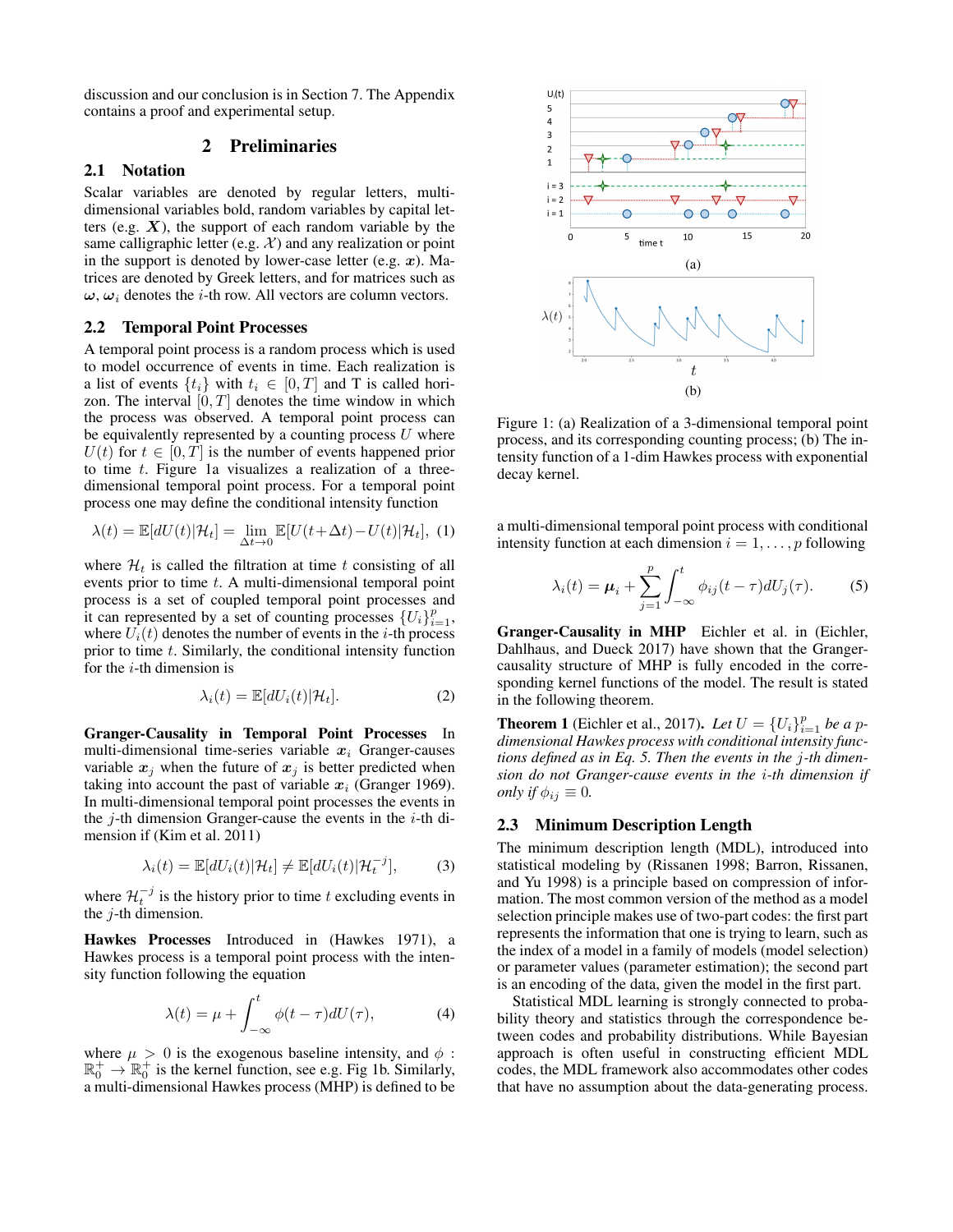An example is the Shtarkov normalized maximum likelihood code (Shtarkov 1978), which we will use. Based on (Grünwald and Roos 2019), statistical models (families of probability distributions) are of the form  $M = \{p(.|\theta) : \theta \in$ Θ} parametrized by a parameter space Θ (usually a subset of a Euclidean space). Further, we partition the parameter space Θ into a family of disjoint restricted parameter subspaces  $\{\Theta_{\gamma} : \gamma \in \Gamma\}$  so that we can define families of models  $\{M_{\gamma} : \gamma \in \Gamma\}$  where each  $M_{\gamma} = \{p(.|\theta) : \theta \in \Theta_{\gamma}\}\$ is a statistical model used to model data  $x \in \mathcal{X}$ , and each  $p(.|\theta)$  represents a probability density function on X.

Normalized Maximum Likelihood Distribution The normalized maximum likelihood (NML) distribution provides a general technique to apply the minimum description length (MDL) principle to statistical model selection. In its general form, the NML distribution and the MDL estimators depend on a function  $v : \Theta \to \mathbb{R}_0^+$  named luckiness function. The NML distribution for each model  $\gamma \in \Gamma$  is given by

$$
p_{v|\gamma}^{NML}(\boldsymbol{x}) = \frac{\max_{\boldsymbol{\theta} \in \boldsymbol{\Theta}_{\gamma}} p(\boldsymbol{x}|\boldsymbol{\theta}) v(\boldsymbol{\theta})}{\int_{\mathcal{X}} \max_{\boldsymbol{\theta} \in \boldsymbol{\Theta}_{\gamma}} p(\boldsymbol{s}|\boldsymbol{\theta}) v(\boldsymbol{\theta}) d\boldsymbol{s}}.
$$
 (6)

(It is well-defined whenever the normalizing integral in (6) is finite.) The logarithm of this integral, called the model complexity is

$$
COMP(M_{\gamma};v)=\log\int_{\mathcal{X}}\max_{\theta\in\Theta_{\gamma}}p(s|\theta)v(\theta)ds. \quad (7)
$$

To simplify the notation, for each  $x \in \mathcal{X}$  and  $\theta \in \Theta$  let  $R_v(\theta; \mathbf{x}) = p(\mathbf{x}|\theta)v(\theta)$ , and let

$$
r_v(\boldsymbol{\theta}; \boldsymbol{x}) = \log R_v(\boldsymbol{\theta}; \boldsymbol{x}) = \log p(\boldsymbol{x}|\boldsymbol{\theta}) + \log v(\boldsymbol{\theta}).
$$
 (8)

For any luckiness function  $v$ , we define the MDL estimator based on v for a specific model  $M_{\gamma} \subset M$  as

$$
\hat{\boldsymbol{\theta}}_{v|\boldsymbol{\gamma}}(\boldsymbol{x}) = \underset{\boldsymbol{\theta} \in \boldsymbol{\Theta}_{\boldsymbol{\gamma}}}{\arg \min} -r_v(\boldsymbol{\theta}; \boldsymbol{x}). \tag{9}
$$

Suppose now a collection of models  $M_{\gamma}$  indexed by a finite  $\Gamma$  and specified luckiness functions  $v_{\gamma}$  on  $\Theta_{\gamma}$ , for each  $\gamma \in \Gamma$  and we pick a uniform distribution  $\pi$  on  $\Gamma$ . If we base the model selection on NML, we pick over  $\Gamma$  the model minimizing function

$$
L_v(\gamma; \mathbf{x}) = -\log \pi(\gamma) - \log p_{v|\gamma}^{NML}(\mathbf{x})
$$
  
=  $-\log \pi(\gamma) - r_v(\hat{\boldsymbol{\theta}}_{v|\gamma}(\mathbf{x}); \mathbf{x})$  (10)  
+  $COMP(M_{\gamma}; v).$ 

The MDL function incorporates a trade-off between the goodness-of-fit measured by  $r_v(\hat{\boldsymbol{\theta}}_{v|\boldsymbol{\gamma}}(\boldsymbol{x});\boldsymbol{x})$  and the model complexity measured by  $COMP(M_{\gamma}; v)$ . Finally, the model selection based on MDL picks

$$
\hat{\boldsymbol{\gamma}}^{MDL} = \underset{\boldsymbol{\gamma} \in \boldsymbol{\Gamma}}{\arg \min} L_v(\boldsymbol{\gamma}; \boldsymbol{x}). \tag{11}
$$

3 Our Method to Estimate the MDL function

We propose a new method to estimate the MDL objective function  $L_v(\gamma; x)$  for a given data  $x \in \mathcal{X}$ , a fixed model  $M_{\gamma} \subset M$ , and an appropriate luckiness function v. We further apply this general method to the problem of causal discovery in Hawkes processes.

According to Eq. 10, in order to estimate  $L_v(\gamma; x)$ , the terms  $\log \pi(\gamma)$ ,  $r_v(\hat{\theta}_{v | \gamma}(\bm{x}); \bm{x})$ , and  $COMP(M_{\bm{\gamma}}; v)$  should be computed. As  $\pi(\gamma)$  is known to us a priori, the first term  $\log \pi(\gamma)$  is computable. We propose how to compute the other two terms - goodness-of-fit  $r_v(\hat{\boldsymbol{\theta}}_{v|\boldsymbol{\gamma}}(\boldsymbol{x});\boldsymbol{x})$  and model complexity  $COMP(M_{\gamma}; v)$ .

# 3.1 Computing the Goodness-of-Fit

Finding the MDL estimator  $\hat{\theta}_{v|\gamma}(x)$  is the result of a minimization process over the restricted parameter space  $\Theta_{\gamma}$ . Convex optimization problems have a unique solution and there are efficient methods to find it. To this end, we require two conditions:

- 1. The restricted parameter space  $\Theta_{\gamma}$  is a convex set.
- 2. The objective function measuring the negative goodnessof-fit

$$
-r_v(\boldsymbol{\theta}; \boldsymbol{x}) = -\log(p(\boldsymbol{x}|\boldsymbol{\theta})) - \log(v(\boldsymbol{\theta})) \qquad (12)
$$

is a convex function.

Condition 1 depends on an appropriate partitioning of the parameter space and can be fulfilled in many scenarios (e.g. when  $\Theta_{\gamma}$  is a Euclidean space or a positive cone of it). Condition 2 can be fulfilled by an appropriate choice of luckiness function  $v$ ; the objective function in Eq. (12) involves two terms:

- i. The negative log-likelihood term  $-\log p(\mathbf{x}|\boldsymbol{\theta})$ .
- ii. The negative log-luckiness term  $-\log v(\theta)$ .

The term (i) depends on the problem in hand, however, in many statistical scenarios it is convex in the model parameter  $\theta$  (e.g. in linear regression models and exponential families). The term (ii) is convex in  $\theta$  for any log-concave choice of  $v$ . Therefore, the summation of the two convex terms results in a convex objective function. In summary, to have a convex optimization problem for finding the MDL estimator  $\hat{\boldsymbol{\theta}}_{v|\boldsymbol{\gamma}}(\boldsymbol{x})$ , we require:

- 1. Θ to be partitioned into convex subsets  $\{\Theta_{\gamma}\}_{\gamma \in \Gamma}$ .
- 2. Log-likelihood to be a concave function.
- 3. Luckiness  $v$  to be selected as a log-concave function.

### 3.2 Estimating Model Complexity

In this subsection we propose estimation of the model complexity by using Monte Carlo (MC) simulation for estimation of integrals. According to definition of  $R_v$  and Eq. 9 model complexity can be rewritten as

$$
COMP(M_{\boldsymbol{\gamma}};v)=\log\int_{\mathcal{X}}R_{v}(\hat{\boldsymbol{\theta}}_{v|\boldsymbol{\gamma}}(\boldsymbol{s});\boldsymbol{s})d\boldsymbol{s}.\qquad(13)
$$

As discussed in subsection 3.1, we can efficiently compute a unique MDL estimator  $\hat{\theta}_{v|\gamma}(s)$  for any data  $s \in \mathcal{X}$ . For any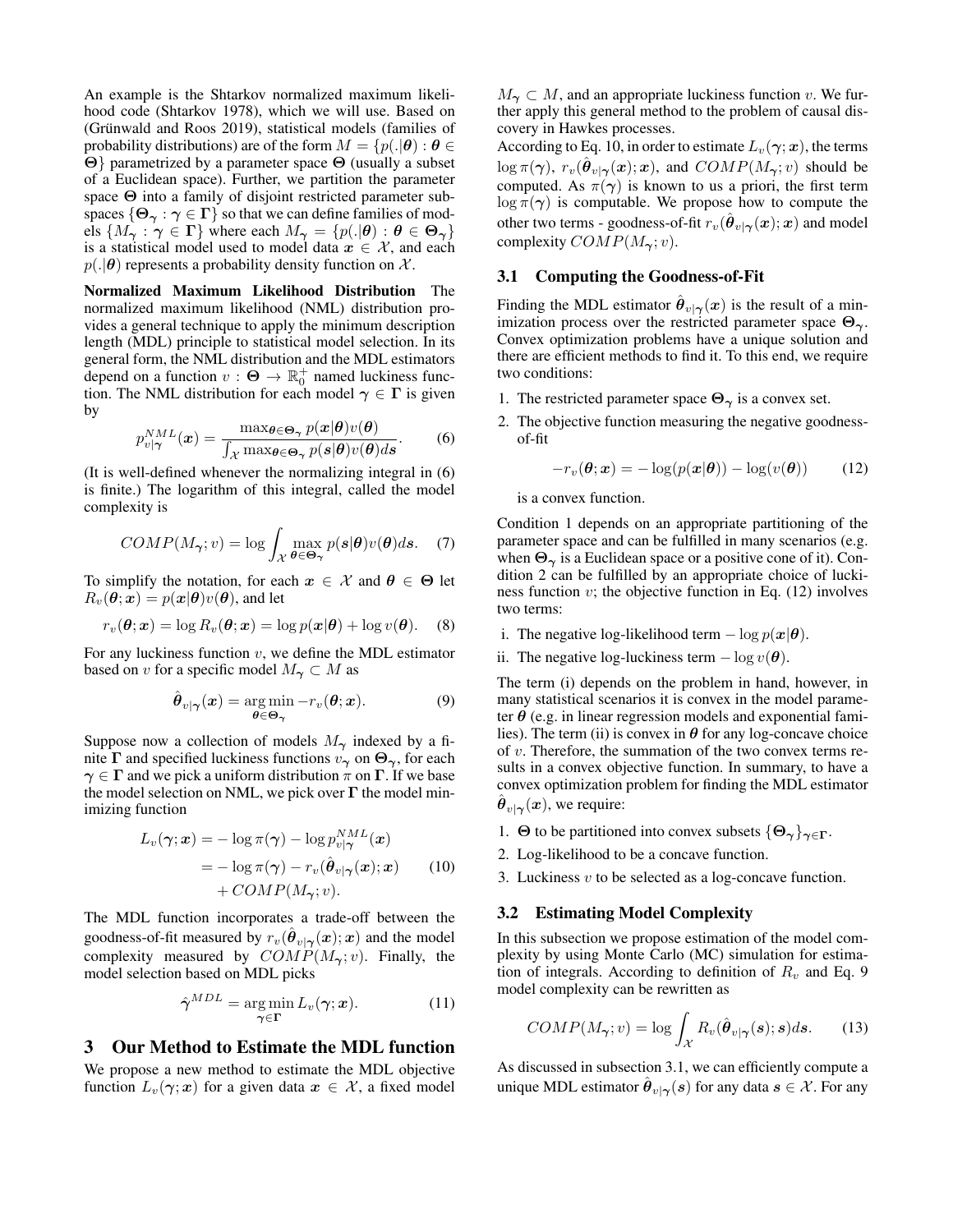parameter  $z \in \Theta$ , we have

$$
COMP(M_{\gamma};v) = \log \int_{\mathcal{X}} \frac{R_{v}(\hat{\theta}_{v|\gamma}(s);s)}{p(s|\theta = z)} p(s|\theta = z) ds
$$

$$
= \log \mathbb{E}_{\mathbf{X} \sim p(.|\theta = z)} \left[ \frac{R_{v}(\hat{\theta}_{v|\gamma}(\mathbf{X});\mathbf{X})}{p(\mathbf{X}|\theta = z)} \right]
$$

$$
= \log \mathbb{E}_{\mathbf{X} \sim p} \left[ \frac{R_{v}(\hat{\theta}_{v|\gamma}(\mathbf{X});\mathbf{X})}{p(\mathbf{X}|\theta)} | \theta = z \right].
$$
(14)

Note that in order to rewrite the integral as above, the term  $p(s|\theta = z)$  should be positive for all data  $s \in \mathcal{X}$ . The term inside the expectation is a function of the parameter  $z \in \Theta$ and the random variable  $X$ , so for simplicity we define

$$
Q_{v|\gamma}(s,z) = \frac{R_v(\hat{\boldsymbol{\theta}}_{v|\gamma}(s);s)}{p(s|z)}
$$

$$
= \frac{p(s|\hat{\boldsymbol{\theta}}_{v|\gamma}(s))v(\hat{\boldsymbol{\theta}}_{v|\gamma}(s))}{p(s|z)} \tag{15}
$$

so that we have

$$
COMP(M_{\boldsymbol{\gamma}};v)=\log \mathbb{E}_{\boldsymbol{X}\sim p}[Q_{v|\boldsymbol{\gamma}}(\boldsymbol{X},\boldsymbol{\theta})|\boldsymbol{\theta}=\boldsymbol{z}].\quad(16)
$$

We can also randomize  $z$  and then take the expected value. As the general MDL method does not impose any distribution for  $\theta$ , we can assume any arbitrary full support distribution on  $\Theta$  and take random samples of  $\theta$  from it. Therefore,

$$
COMP(M_{\gamma};v) = \log \mathbb{E}_{\boldsymbol{\theta} \sim p}[\mathbb{E}_{\boldsymbol{X} \sim p}[Q_{v|\gamma}(\boldsymbol{X},\boldsymbol{\theta})|\boldsymbol{\theta} = z]]
$$
  
=  $\log \mathbb{E}_{\boldsymbol{X},\boldsymbol{\theta} \sim p}[Q_{v|\gamma}(\boldsymbol{X},\boldsymbol{\theta})].$  (17)

We estimate the last expectation by taking multiple joint samples of  $X, \theta$  (Line 1 and Line 3 of Algorithm 1), and by computing  $Q_{v|\gamma}$  at these points (Line 5 of Algorithm 1) we report the average value as an unbiased estimation of  $COMP(M_{\gamma};v)$ . One can also compute confidence intervals for our estimation using sample variance of the random draws of  $Q_{v|\gamma}(\mathbf{X}, \boldsymbol{\theta})$ . Our steps to estimate model complexity are summarized in Algorithm 1. First, according to distribution  $p(\theta)$ , we draw random parameters  $z_1, z_2, \ldots, z_N$ where  $N$  is the number of MC simulations. Next, for each parameter  $z_i$ , we simulate the data  $s_i$  according to the distribution  $p(X|\theta = z_i)$ . Finally, computing the MDL estimator  $\hat{\boldsymbol{\theta}}_{v|\boldsymbol{\gamma}}(\boldsymbol{s}_i)$  enables us to compute

$$
Q_i = \frac{p(\mathbf{s}_i|\hat{\boldsymbol{\theta}}_{v|\boldsymbol{\gamma}}(\mathbf{s}_i))v(\hat{\boldsymbol{\theta}}_{v|\boldsymbol{\gamma}}(\mathbf{s}_i))}{p(\mathbf{s}_i|\mathbf{z}_i)},
$$
(18)

which is an i.i.d. sample of  $Q_{v|\gamma}(\mathbf{X}, \boldsymbol{\theta})$ . According to Eq. 17, the mean value of random samples  $Q_1, Q_2, \ldots, Q_N$  is an unbiased estimator for model complexity. Furthermore, the accuracy of our estimation increases by increasing number of MC simulations  $N$ ; In fact, by the central limit theorem, the variance of our estimator for model complexity linearly decreases with increasing N.

Algorithm 1: Estimate  $COMP(M_{\gamma};v)$ 

# **Input:** Model  $\gamma$ .

**Given:** Luckiness  $v$ , number of MC simulations  $N$ . **Output:** Estimation of model complexity  $\ddot{C}$ .

1: Draw i.i.d. parameters  $z_1, z_2, \ldots, z_N$  w.r.t.  $p(\theta)$ 2: for  $1 \le i \le N$  do 3: Draw data  $s_i$  w.r.t.  $p(X|\theta = z_i)$ 4:  $\hat{\boldsymbol{\theta}}_{v|\boldsymbol{\gamma}}(\boldsymbol{s}_i) \leftarrow \arg \min_{\boldsymbol{\theta} \in \boldsymbol{\Theta}_{\boldsymbol{\gamma}}} -\log p(\boldsymbol{s}_i|\boldsymbol{\theta}) - \log v(\boldsymbol{\theta})$ 5:  $Q_i \leftarrow p(\boldsymbol{s}_i | \hat{\boldsymbol{\theta}}_{v | \boldsymbol{\gamma}}(\boldsymbol{s}_i)) v(\hat{\boldsymbol{\theta}}_{v | \boldsymbol{\gamma}}(\boldsymbol{s}_i)) / p(\boldsymbol{s}_i | \boldsymbol{z}_i)$ 6: end for 7:  $\hat{C} \leftarrow \log(\text{mean}(\{Q_i\}_{i=1}^p))$ 8: return  $\tilde{C}$ 

### 4 Causal Discovery in Hawkes Processes

In this section we propose an MDL-based algorithm for causal discovery in Hawkes processes. We restrict ourselves to MHP with exponential decay kernel functions (exp-MHP). This is a class of MHP with kernels defined as

$$
\phi_{ij}(t) = \alpha_{ij} \exp(-\beta_{ij}t), \qquad (19)
$$

where  $\alpha$  is a  $p \times p$  matrix called the influence coefficient matrix with non-negative entries, and  $\beta$  is a known constant  $p \times p$  matrix called decay matrix with positive entries. Hence, the intensity function for the  $i$ -th dimension is

$$
\lambda_i(t) = \mu_i + \sum_{j=1}^p \int_{-\infty}^t \alpha_{ij} \exp(-\beta_{ij}(t-s)) dU_j(s), \tag{20}
$$

where  $\mu$  is a *p*-dimensional vector of non-negative baseline intensities. Exp-MHP with known decay matrix  $\beta$  can be characterized by the pair  $(\mu, \alpha)$ , and we denote this pair as the parameters.

We focus on exp-MHP in this paper, however, the methodology can be utilized in other parametric settings as well; e.g. in MHP with power-law kernels (Bacry and Muzy 2016) and in MHP with kernels defined by a set of basis functions. As mentioned above, causal discovery task is to identify the causal influence network among variables. In case of Granger-causality in Hawkes processes, this network is a directed graph where each node corresponds to a Hawkes process. Any directed graph of  $p$  nodes can be expressed by its adjacency matrix  $\eta \in \{0,1\}^{p \times p}$  where  $\eta_{ij} = 1$  iff there exists an edge from  $j$ -th node to the  $i$ -th node. For the causal graph of a MHP we have  $\eta_{ij} = 1$  iff events in the  $j$ -th dimension Granger-cause the events in the  $i$ -th dimension. Applying Theorem 1 for exp-MHP it holds  $\eta_{ij} = 0$  iff  $\alpha_{ij} = 0$ , and therefore, causal discovery in exp-MHP corresponds to identifying the sparsity pattern of the influence coefficient matrix  $\alpha$ .

### 4.1 Parameter Learning in exp-MHP

Before we construct our MDL function for causal discovery, we need to define parameters  $\theta$  and its space as well as to know the log-likelihood function w.r.t.  $\theta$ . The parameters of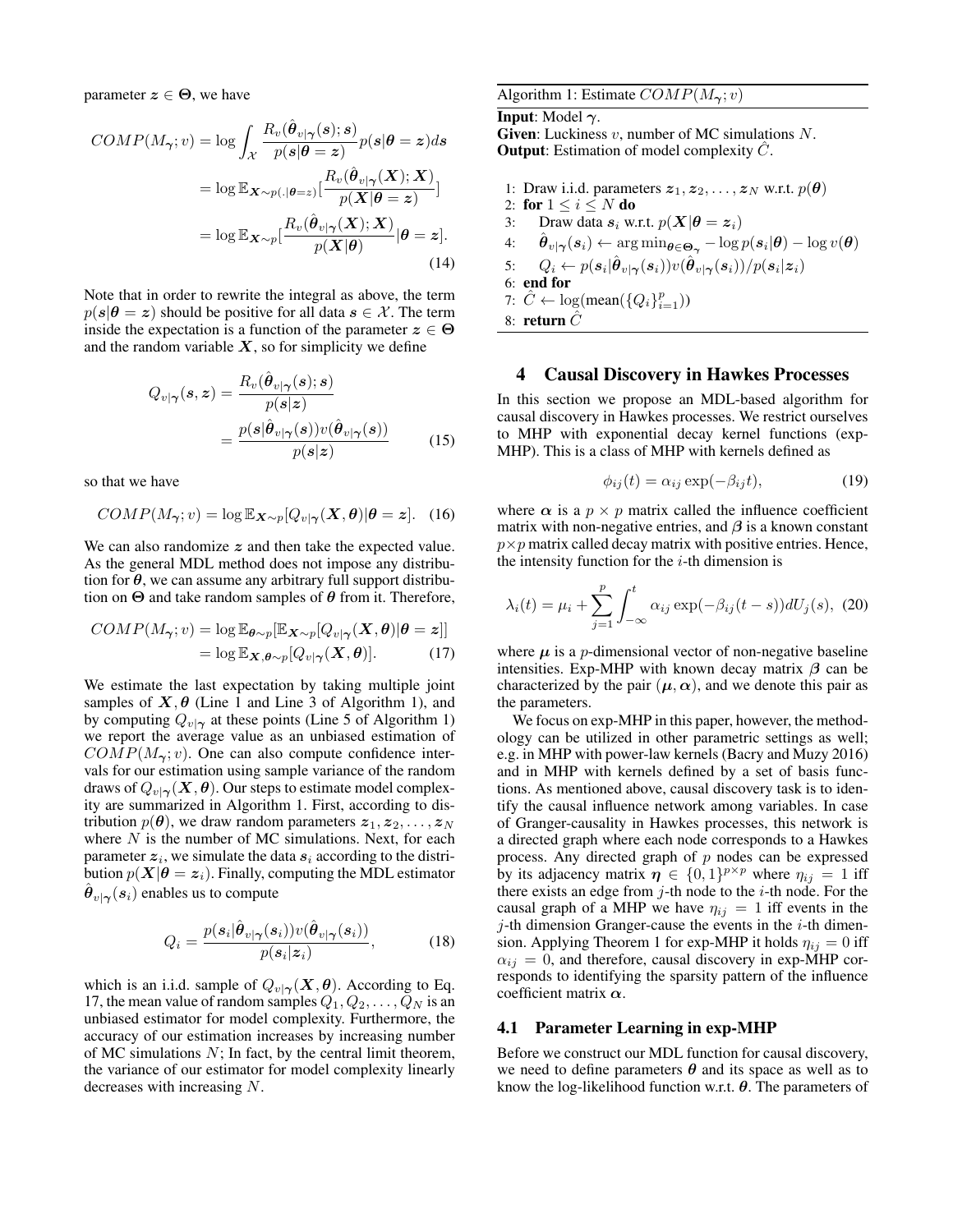the exp-MHP model are the influence coefficient matrix  $\alpha$ and the baseline vector  $\mu$ . In the *i*-th dimension it is

$$
\boldsymbol{\theta}_i = (\mu_i, \boldsymbol{\alpha}_i^\top)^\top \in (\mathbb{R}_0^+)^{p+1},\tag{21}
$$

and we define the parameter vector of exp-MHP as

$$
\boldsymbol{\theta} = [\boldsymbol{\theta}_1^\top, \boldsymbol{\theta}_2^\top, \dots, \boldsymbol{\theta}_p^\top]^\top \in (\mathbb{R}_0^+)^{p+p^2}.
$$
 (22)

Any realization of a MHP can be seen as the collection of event sequences  $\mathbf{x} = \{x_i\}_{i=1}^p$  where each event sequence  $x_i = (t_1^i, t_2^i, \dots, t_{n_i}^i)^\top$  denotes the times when the events occurred in the i-th dimension. The multi-dimensional conditional intensity can be computed in interval  $[0, T]$  based on realization x and the parameter vector  $\theta$  (Daley and Vere-Jones 2003). Hence, the negative log-likelihood for  $\theta$  is

$$
-\log p(\boldsymbol{x}|\boldsymbol{\theta}) = \sum_{i=1}^{p} -\log p(\boldsymbol{x}|\boldsymbol{\theta}_{i})
$$
(23)  

$$
= \sum_{i=1}^{p} \left( \int_{0}^{T} \lambda_{i}(s)ds - \sum_{j=0}^{n_{i}} \log \lambda_{i}(t_{j}^{i}) \right)
$$

and in exp-MHP (Ozaki 1979)

$$
-\log p(\mathbf{x}|\boldsymbol{\theta}_{i}) = \mu_{i}T + \sum_{j=1}^{p} \frac{\alpha_{ij}}{\beta_{ij}} \sum_{k=1}^{n_{j}} [1 - \exp(-\beta_{ij}(T - t_{k}^{j}))]
$$

$$
- \sum_{l=1}^{n_{i}} \log[\mu_{i} + \sum_{j=1}^{p} \alpha_{ij} \sum_{k:t_{k}^{j} < t_{l}^{i}} \exp(-\beta_{ij}(t_{l}^{i} - t_{k}^{j}))].
$$
 (24)

The search space for finding  $\theta_i$  which minimizes Eq. 24 is the positive cone  $(\mathbb{R}_0^+)^{p+1}$ , and the objective function is convex in  $\theta_i$  (Ogata 1981). Therefore a unique solution exists and efficient algorithms are available, e.g. (Bacry, Mastromatteo, and Muzy 2015).

### 4.2 Causal Discovery As Model Selection

Let  $\Gamma$  be the set of all binary  $p \times p$  matrices. For each binary matrix  $\gamma \in \Gamma$  the model  $M_{\gamma}$  is the set of all pdimensional Hawkes process models with their causal graph having adjacency matrix  $\gamma$ . According to the definition of Granger-causality in exp-MHP, the restricted parameter space  $\Theta_{\gamma}$  contains parameter vectors representing  $\mu, \alpha$  such that  $\alpha_{ij} = 0$  iff  $\gamma_{ij} = 0$ . The baseline vector  $\mu$  has no influence on causal discovery and our proposed model selection formulation.

In this way the parameter space  $\Theta$  is partitioned into disjoint subsets  $\{\Theta_{\gamma}\}_{\gamma \in \Gamma}$  as  $\Theta_{\gamma}$  and  $\Theta_{\gamma'}$  do not intersect for any different  $\gamma, \gamma' \in \Gamma$ , because for any  $\theta \in \Theta$  the sparsity pattern of the influence matrix  $\alpha$  uniquely determines the causal graph  $\gamma$ . Thus finding the true model  $M_{\gamma^*} \subset M$ is equivalent to finding the true causal graph with adjacency matrix  $\gamma^*$ .

MDL Objective Function for exp-MHP We show that the MDL formulation for causal discovery discussed in subsection 4.2 satisfies the three conditions listed in the end of subsection 3.1. For any  $\gamma \in \Gamma$  containing  $w > 0$  non-zero



Figure 2: The relationship between the true causal graph  $\gamma^{(*)}$ , the true parameter  $\theta^*$ , and the data x. The data generation mechanism (e.g., nature, right arrow) first decides the true causal graph  $\gamma^{(*)}$ , then decides the parameter  $\theta^*$ (the excitation coefficients  $\alpha^*$  and the exogenous intensities  $\mu$ ) in the restricted parameter space  $\Theta_{\gamma^*}$ , and finally draws a random realization (i.e., data)  $x$  from this fully specified Hawkes process. Conversely, in the causal discovery task (left arrow) we are given the data  $x$  and we use this hierarchy to infer the true causal graph.

entries, matrix  $\alpha$  has w non-zero entries to be estimated, as well as p dimensions of the baseline vector  $\mu$  has to be estimated. Hence, a total of  $p + w$  non-negative parameters are to be estimated and therefore, the restricted parameter space  $\Theta_{\gamma}$  is the positive cone  $(\mathbb{R}^+_0)^{p+w}$  which is a convex set (Condition 1). Further, according to Eq. 24, negative log-likelihood is a convex function (Condition 2). Thus, by choosing luckiness function  $v$  to be log-concave (Condition 3) we get a convex optimization problem for finding the MDL estimator

$$
\hat{\boldsymbol{\theta}}_{v|\boldsymbol{\gamma}} = \argmin_{\boldsymbol{\theta} \in \boldsymbol{\Theta}_{\boldsymbol{\gamma}}} -\log p(\boldsymbol{x}|\boldsymbol{\theta}) - \log v(\boldsymbol{\theta}).
$$

For example, an appropriate uninformative choices for the luckiness function v can be  $v \equiv 1$ , which we used in our experiments. Another example of appropriate choice which penalizes large baseline intensities and influence coefficients can be

$$
v(\theta) = \prod_{i=1}^{p} \exp(-\mu_i) \prod_{i,j=1}^{p} \exp(-\alpha_{ij}).
$$
 (25)

Efficient computation of the MDL estimator  $\hat{\boldsymbol{\theta}}_{v|\boldsymbol{\gamma}}$  enables us to estimate model complexity  $COMP(M_{\gamma}; v)$  according to Algorithm 1, and thus we may estimate the MDL objective  $L_v(\gamma; \mathbf{x})$  as in Eq. 10 for any specific causal graph  $\gamma \in \Gamma$ .

### 4.3 Causal Discovery Algorithm

According to MDL criterion for model selection, to find the best model for describing the data  $x$  and equivalently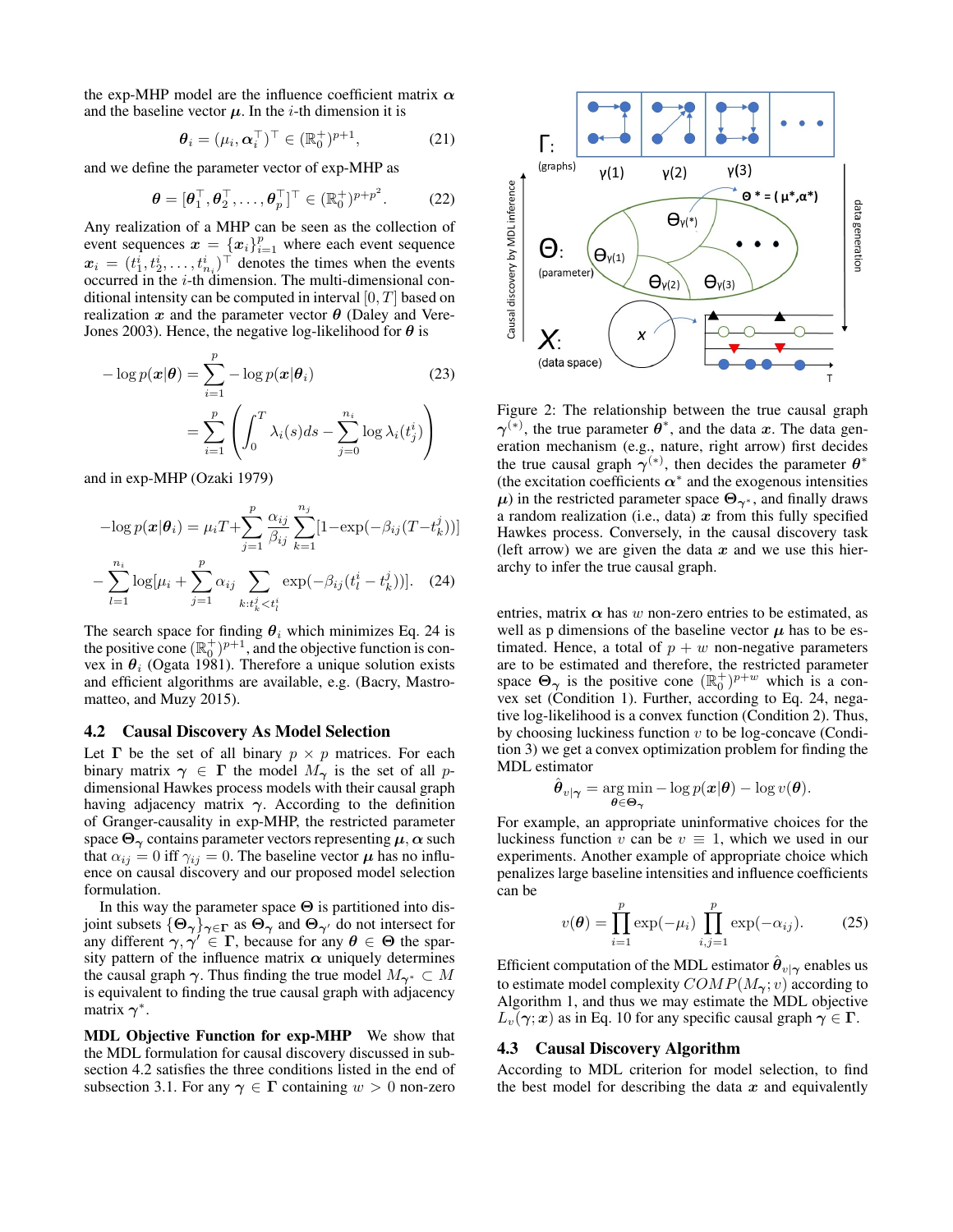learning the underlying causal graph, we should find  $\hat{\gamma}^{MDL}$ from Eq. 11. This can by found by the exhaustive search over  $\Gamma$ , or by heuristics based on genetic algorithms, as e.g. in (Hlaváčková-Schindler and Plant 2020b). Figure 2 illustrates the connection of the mechanisms of causal discovery by MDL and of data generation.

By imposing mild conditions on the luckiness function  $v$  and distribution  $\pi$  of the models indexed in set  $\Gamma$  as in Theorem 2, we reduce the complexity of the above search problem for finding  $\hat{\gamma}^{MDL}$ .

Theorem 2. *If in MDL-based model selection for exp-MHP,*

$$
\pi(\boldsymbol{\gamma}) = \prod_{i=1}^p \pi_i(\boldsymbol{\gamma}_i), \quad v(\boldsymbol{\theta}) = \prod_{i=1}^p v_i(\boldsymbol{\theta}_i), \qquad (26)
$$

*then the MDL function can be rewritten as* p *independent terms*

$$
L_v(\gamma; \mathbf{x}) = \sum_{i=1}^p L_v^i(\gamma_i; \mathbf{x}), \qquad (27)
$$

such that each  $L_v^i(\bm{\gamma}_i,\bm{x})$  can be computed by Algorithm 2.

According to Theorem 2, if the distributions over the causal graphs and the luckiness function are independent for each dimension of the Hawkes process, then we may optimize the MDL function for each of the dimensions separately, which enables us to perform parallel computation. The proof follows from the functional form of the MDL function, and it is provided in the Appendix. Algorithm 2 computes estimate of  $L_v^i(\gamma_i; \mathbf{x})$  based on  $COMP$  from Algorithm 1 and on input values  $x, \gamma, \pi_i, v_i$  and number of MC simulations. By solving the independent optimization problems

$$
\hat{\gamma}_i^{MDL} = \underset{\gamma_i \in \{0,1\}^p}{\arg \min} L_v^i(\gamma_i; \mathbf{x}), \tag{28}
$$

we get

$$
\hat{\gamma}^{MDL} = [\hat{\gamma}_1^{MDL}|\hat{\gamma}_2^{MDL}| \dots |\hat{\gamma}_p^{MDL}]^T \tag{29}
$$

as the solution to the optimization problem in Eq. 11. Our causal discovery method, summarised in Algorithm 3, executes the following steps: First, we capture  $p$  as the number of coordinates of the data. Next, for every index  $1 \leq i \leq p$ , we search exhaustively over the model space  $\Gamma_i$  to find  $\hat{\gamma}_i$  which minimizes our estimation of the MDL objective function  $L_v^i(\gamma_i; x)$  computed by Algorithm 2. By default, the model space  $\Gamma_i$  is the set of all *p*-dimensional binary vectors. We call Algorithm 3 "MDLH" for MDL-based causal discovery in Hawkes processes.

Computational Complexity Our causal discovery method concluded in Algorithm 3 comprises of  $p$  optimizations, each solved by  $2^p$  calls of estimating MDL function by Algorithm 2. The latter consists of i) parameter learning for the data  $x$  and ii) a call of estimating model complexity by Algorithm 1 during which we run  $N$  MC simulation by generating  $N$  random data and learning the parameter for each of them. Therefore, each call of estimating MDL function by Algorithm 2 performs a total of  $N+1$  parameter learning procedures. The computational complexity of these

# Algorithm 2: Estimate  $L_v^i(\gamma_i; \mathbf{x})$

**Input:** The data  $x$ , model  $\gamma$ , index *i*. **Given:** Distribution  $\pi_i$ , luckiness  $v_i$ , number of MC simulations N.

**Output**: Estimation of the MDL function  $\hat{L}_i$ 

\n- \n
$$
\hat{\theta}_i \leftarrow \arg \min_{\theta_i \in \Theta_{\gamma_i}} -\log p(\mathbf{x}|\theta_i) - \log v_i(\theta_i)
$$
\n
\n- \n $\hat{C}_i \leftarrow \text{estimate } COMP(M_{\gamma_i}; v)$  by Alg. 1\n
\n- \n $\hat{L}_i \leftarrow -\log \pi_i(\gamma_i) - \log p(\mathbf{x}|\hat{\theta}_i) - \log v_i(\hat{\theta}_i) + \hat{C}_i$ \n
\n- \n return  $\hat{L}_i$ \n
\n

Algorithm 3: Causal Discovery by MDL

### **Input:** The data  $x$

Given: Distribution  $\pi$ , luckiness v, number of MC simulations N, model spaces  $\{\mathbf\Gamma_i\}_{i=1}^p$  - default:  $\mathbf\Gamma_i = \{0, 1\}^p$ **Output:** Inferred causal graph  $\hat{\gamma}$ 

1:  $p \leftarrow$  dimension $(x)$ 2: for  $i \in \{1, 2, ..., p\}$  do 3:  $\hat{\gamma}_i \leftarrow \arg \min_{\gamma_i \in \Gamma_i}$  estimate  $L^i_v(\gamma_i; \mathbf{x})$  by Alg. 2 4: end for 5:  $\hat{\gamma} \leftarrow [\hat{\gamma}_1 |\hat{\gamma}_2 | \ldots |\hat{\gamma}_p]$  //adjacency matrix 6:  $r$ eturn  $\hat{\gamma}$ 

parameter learning procedures depends on the number of parameters to be learned (for  $\gamma_i$  with w non-zero entries, the number of parameters is  $w + 1$  and the total number of observed events, however, for simplicity reasons we can assume they have the same computational complexity. In conclusion, to search over all causal graphs, we must perform  $(N + 1) \cdot p \cdot 2^p$  parameter learning operations under our causal discovery method.

Sparse Causal Graphs In scenarios when the expert knowledge suggests a small upper-bound on the number of causes for each variable, we may reduce the computational complexity of our algorithm significantly. If the degree of each of the nodes in the causal graph is bounded by a constant  $m \ll p$ , we can achieve polynomial computational complexity. I.e., the model space  $\Gamma_i$  for the *i*-th dimension would contain only p-dimensional binary vectors with at most  $m$  non-zero entries. Thus, we have

$$
|\mathbf{\Gamma}_i| = \sum_{k=0}^m \binom{p}{k} < m \binom{p}{m} = \mathcal{O}(p^m). \tag{30}
$$

Therefore, we would have to perform  $\mathcal{O}((N+1) \cdot p^{m+1})$ parameter learning procedures, which is polynomial in  $p$  for constant  $m \ll p$ . We stress here however that the contribution of our work is not in computational complexity but in the methodology and precision of causal discovery.

Amortization In situations when the problem specification (dimension  $p$ , decay matrix  $\beta$ , horizon T, model index distribution  $\pi$ , luckiness v, number of MC simulations N) is fixed, we can amortize most of the computational cost of our causal discovery method as follows: We compute and store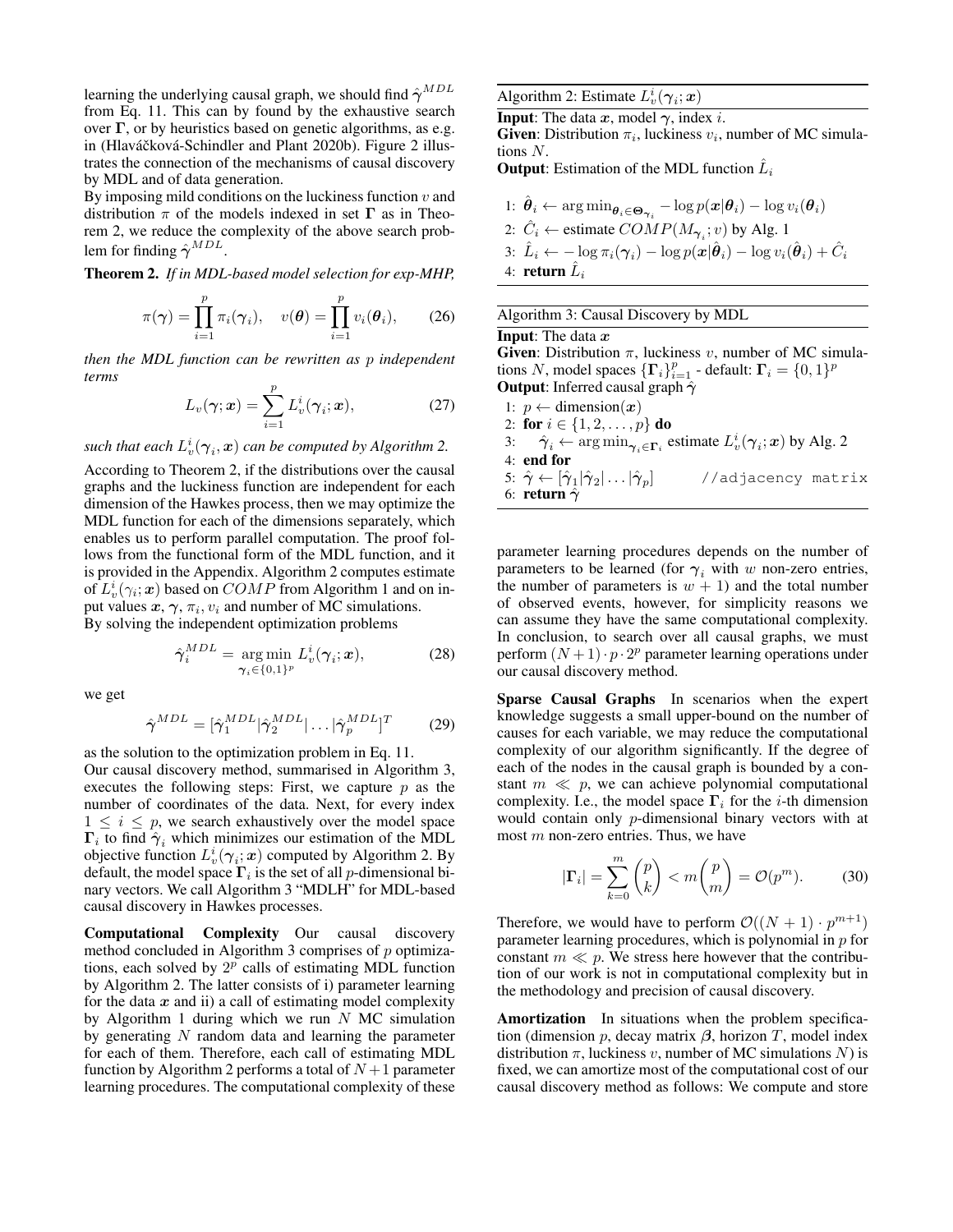the model complexities as in Algorithm 1 for all possible inputs which costs  $N \cdot p \cdot 2^p$  times of performing parameter learning procedure in the default scenario ( $N \cdot p^{m+1}$  times in sparse graphs). Next, for each query data we may run the causal discovery method in a total of  $p \cdot 2^p$  times of performing parameter learning procedures in Line 1 of Algorithm 2  $(p^{m+1}$  times in sparse graphs), while we use the pre-stored values for model complexities.

**Parallelization** p optimizations in Line 3 of Algorithm 3 can be performed in parallel, as they are independent. Each optimization consists of  $2^p$  calls of Algorithm 2 in default scenario ( $p^m$  calls in sparse graphs) which comprises  $N + 1$ independent parameter learning procedures. Therefore, all  $(N+1) \cdot p \cdot 2^p$  steps  $((N+1) \cdot p^{m+1})$  in sparse graphs) are independent and can be performed in parallel.

## 5 Related Work

We address here the related work on discovery of Grangercausal networks in MHP and on compression schemes related to causal discovery in general. The method ADM4 in (Zhou, Zha, and Song 2013a) performs variable selection by using lasso and nuclear norm regularization simultaneously on the parameters to cluster variables as well as to obtain sparsity of the network. To detect a Granger-causal graph in MHP, (Xu, Farajtabar, and Zha 2016) applied an EM algorithm based on a penalized likelihood objective leading to temporal and group sparsity. The method NPHC (Achab et al. 2017) takes a non-parametric approach in learning the norm of the kernel functions to address the causal discovery problem. A moment-matching method is used fitting the second-order and third-order integrated cumulants of the process. NPHC is the most recent development in the literature and outperforms the state-of-the-art methods in many aspects. These methods show good performance in scenarios with "long" horizon T, however, in the opposite case of "short" horizon, they often suffer from over-fitting.

The MDL principle was applied to bivariate causal inference problem in (Marx and Vreeken 2017, 2018; Budhathoki and Vreeken 2018). The considered causal inference is however not the Granger one, as they discuss i.i.d. setting in contrast to sequentially ordered data. More recently, (Mian, Marx, and Vreeken 2021) extended these works to causal inference into multi-dimensional case using a greedy algorithm based on forward and backward search. The conditions on the convexity of the constructed criterion functions is hard to impose and the proposed greedy algorithm does not guarantee to find a unique solution. The MDL principle in the graphical Granger-causal models for Gaussian time-series was applied in (Hlaváčková-Schindler and Plant 2020a). A similar principle, connecting the idea of compression of information with Bayesian inference, called the minimum message length, has been applied to graphical Granger models for Poisson time series in (Hlaváčková-Schindler and Plant 2020c) and for time series from exponential family in (Hlaváčková-Schindler and Plant 2020b). To our best knowledge, no work on causal discovery in MHP based on MDL has been published yet.

# 6 Experiments and Discussion

As mentioned before, we call the instance of our general method applied to MHP by MDLH. We evaluate its performance on both synthetic data with known ground truth, and real-world data. MDLH is implemented in python, and the experiments are performed on a one Core Intel Xeon machine with 16 GB RAM. Our implementation and all experimental data are available at https://dm.cs.univie.ac. at/research/downloads/ and https://github.com/Amirkasraj/ HawkesMDL

# 6.1 Synthetic Data

Baseline Methods We consider i) NPHC (Achab et al. 2017) as a state-of-the-art method for causal discovery in MHP since it outperformed many of previous rival methods; ii) ADM4 (Zhou, Zha, and Song 2013b) has the same assumptions as ours and does model selection by a mix of lasso and nuclear regularization; iii) Information-theory based criteria for model selection including AIC, BIC, and HQ (Chen 2016); We refer the method with the best score out of them as IC; iv) Regularized maximum likelihood (ML) and v) regularized least-squares (LS) with lasso, ridge, and elastic net regularizations. Implementation of all these methods is provided in Python by using Tick package (Bacry et al. 2017). For each of the comparison methods we report its best score among all possible regularizations and over a grid of hyperparameters. Each estimation method reports a matrix of kernel norms and we set threshold 0.01 to determine the causal graph from the real valued kernel norms.

Data Generation Process As in Figure 2, we generate synthetic data. In all experiments, we allow for selfexcitation in all dimensions, i.e., the diagonal entries of all adjacency matrices are non-zero. In default scenario (low dimensions), each non-diagonal entry of the adjacency matrix of the causal graph is randomly drawn from Bernoulli $(r)$ . In sparse graphs (high dimensions), for each dimension, we draw the number of causes (other dimensions which affect this dimension) from  $unif({0, 1, \ldots, m})$ , and then we uniformly chose a candidate from all possible subsets of other variables with that size. For  $p = 7$  we go with default scenario with  $r = 0.3$ , and for  $p = 20$  we go with sparse graphs scenario with  $m = 1$ . Next, each entry of matrix  $\alpha$  is drawn from unif([0.1, 0.2]) and each entry of vector  $\mu$  is drawn from unif( $[0.5, 1.0]$ ). In our experiments, the decay matrix  $\beta$  is the matrix of ones.

Evaluation and Results We use F1 measure to evaluate the methods. F1 is suitable to evaluate the accuracy of estimated directed graphs represented by adjacency matrices, since gives the same importance to causal and non-causal connections. Due to the limitation of our computation resources, the number of MC simulations  $N$  was 1000 in our algorithm in all cases; We only consider luckiness function  $v \equiv 1$  and uniform distribution  $\pi$ . In each experimental setting we randomly generate 100 data generation processes and draw one random sample from each of them. As Table 1 demonstrates, our method significantly outperforms all baseline methods on short horizon. The total failure of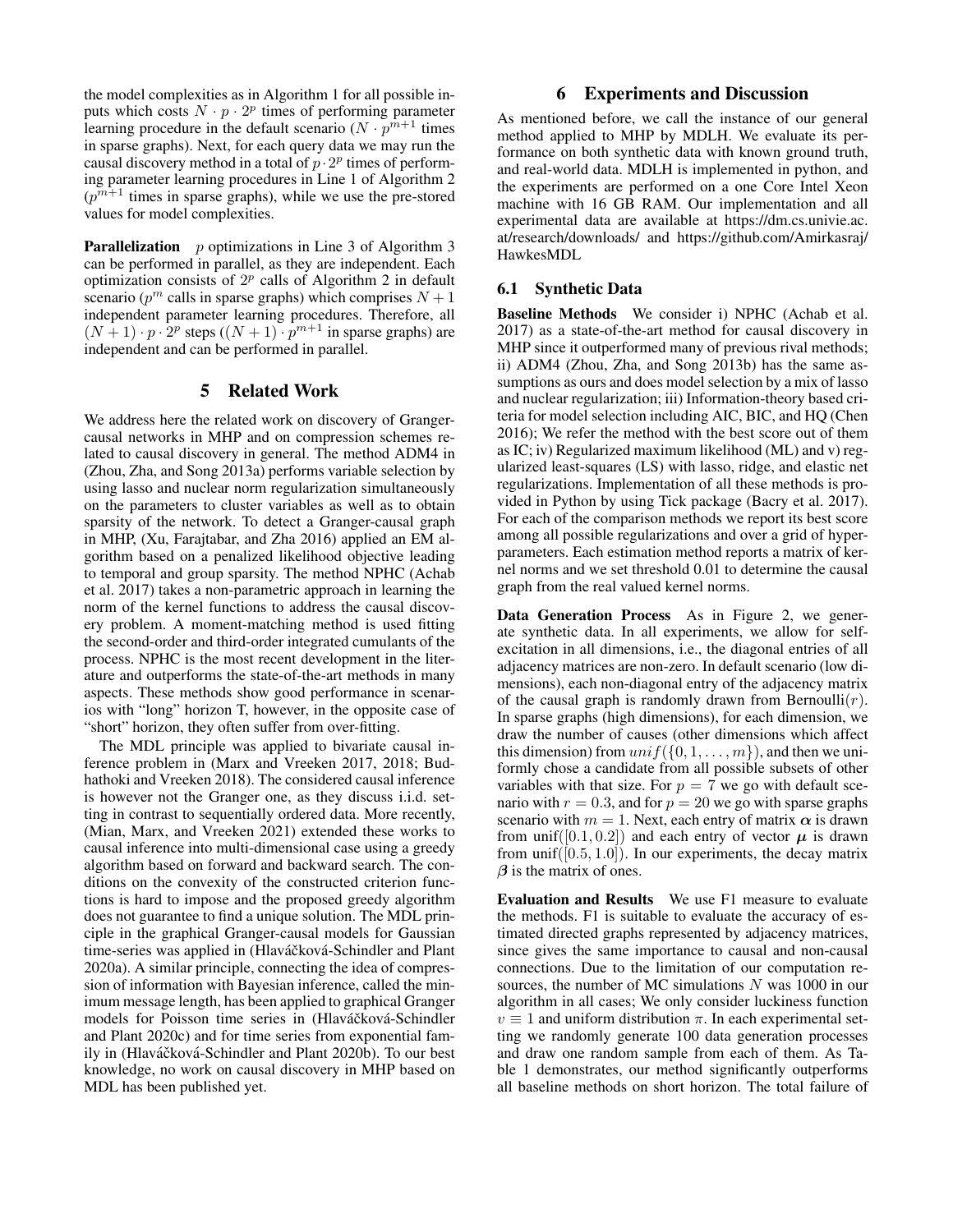IC methods (an empty graph in all cases) is presumably due their weak performance for short data.

| p                                               |                                                   |                                                   |                                            |                                                 | 20                                        |                                          |
|-------------------------------------------------|---------------------------------------------------|---------------------------------------------------|--------------------------------------------|-------------------------------------------------|-------------------------------------------|------------------------------------------|
| т                                               | 200                                               | 400                                               | 700                                        | 500                                             | 1300                                      | 2000                                     |
| MDLH                                            | 77.4                                              | 84.7                                              | 89.3                                       | 79.4                                            | 82.8                                      | 84.4                                     |
| ADM4<br><b>NPHC</b><br>ML<br>LS<br>IС<br>Random | 68.4<br>49.3<br>68.7<br>68.3<br><b>NA</b><br>30.0 | 72.6<br>58.8<br>74.6<br>74.4<br><b>NA</b><br>30.0 | 78.5<br>61.3<br>80.4<br>76.9<br>NА<br>30.0 | 26.8<br>27.3<br>25.8<br>26.4<br><b>NA</b><br>75 | 29.9<br>34.5<br>28.2<br>29.8<br>NΑ<br>7.5 | 31.5<br>40.0<br>29.4<br>31.3<br>NA<br>75 |

Table 1: Performance of MDL and baselines in F1.

# 6.2 Real-World Data

G-7 Bonds We use daily return volatility of sovereign bonds of 7 large and developed economies called G-7 including USA, Germany, France, Japan, UK, Canada, Italy from 2003-2014 as in (Demirer et al. 2018). The goal is to discover the underlying influence network among the sovereign bonds.

Shock Identification As the data is a time-series and not a point process, to identify shocks (events in point process) in the daily return volatility, we roll a one year window over the data, and in each dimension if the latest value of the window is among the top 20 percent in the rolling window we register an event in that dimension for that day. The number of events registered in each dimension is around 500, and applying the knowledge gained in the synthetic experiments with a similar scenario, we assumed this data is an instance of our synthetic data with  $T = 400$ .

Results Only MDLH and ML were tested on the G-7 data, since ML outperfomed other baseline methods for  $p = 7$ in the experiments with synthetic data. MDLH discovers the graph depicted in Figure 3. (The self-loops of all nodes were omitted). The structure is plausible when considering the network discovered by (Demirer et al. 2018). Also, the graph corresponds to the expert knowledge from the domain, e.g., that Japanese bond neither influences nor gets influenced by other G-7 countries. Moreover, the influence of French bonds on the US, UK and other big economies can be affected by the fact that France accused U.S of 'economic war' in 2003 which spread in most of the world media (CNN-International.com 2003). On the other hand, ML discovers bi-directed edge between US and Japan which contradicts to the expert knowledge given in (Demirer et al. 2018). To conclude, the MDLH gives a more plausible graph than ML.

# 7 Conclusion

We presented a general procedure for practical estimation of an MDL-based objective function using Monte-Carlo integral estimation. In this procedure we constructed an MDL



Figure 3: G-7 causal graph inferred by MDLH

objective function for inference of the Granger-causal graph for multi-dimensional Hawkes processes. We demonstrated significant superiority of our method in causal discovery for short event sequences in synthetic experiments. In a real experiment with G-7 bonds, our method gives a more plausible causal graph than the baseline method.

### Acknowledgements

This work was funded in part by the Austrian Science Fund (FWF) I5113-N, in part within the Austrian Climate and Research Programme ACRP project MEDEA KR19AC0K17614, and in part by the Czech Science Foundation project GA19-16066S.

### Appendix

### 7.1 Proof of Theorem 2

*Proof.* Define

$$
\hat{\boldsymbol{\theta}}_{v|\boldsymbol{\gamma}_i}(\boldsymbol{x}) = \argmin_{\boldsymbol{\theta}_i \in \boldsymbol{\Theta}_{\boldsymbol{\gamma}_i}} -\log p(\boldsymbol{x}|\boldsymbol{\theta}_i) - \log v_i(\boldsymbol{\theta}_i),
$$

where  $\Theta_{\gamma_i}$  is the space of all possible values for  $\theta_i$ . We have

$$
\hat{\boldsymbol{\theta}}_{v|\boldsymbol{\gamma}}(\boldsymbol{x}) = \operatorname*{arg\,min}_{\boldsymbol{\theta} \in \boldsymbol{\Theta}_{\boldsymbol{\gamma}}} -\log p(\boldsymbol{x}|\boldsymbol{\theta}) - \log v(\boldsymbol{\theta}) \n= [\hat{\boldsymbol{\theta}}_{v|\boldsymbol{\gamma}_1}(\boldsymbol{x})^T, \hat{\boldsymbol{\theta}}_{v|\boldsymbol{\gamma}_2}(\boldsymbol{x})^T, \dots, \hat{\boldsymbol{\theta}}_{v|\boldsymbol{\gamma}_p}(\boldsymbol{x})^T]^T.
$$

Further we define

$$
COMP(M_{\boldsymbol{\gamma}_i};v)=\log\int_{\mathcal{X}}p(s|\hat{\boldsymbol{\theta}}_{v|\boldsymbol{\gamma}_i}(s))v_i(\hat{\boldsymbol{\theta}}_{v|\boldsymbol{\gamma}_i}(s))ds.
$$

We have

$$
COMP(M_{\gamma};v) = \log \int_{\mathcal{X}} p(s|\hat{\theta}_{v|\gamma}(s))v(\hat{\theta}_{v|\gamma}(s))ds
$$
  
\n
$$
= \log \int_{\mathcal{X}} \prod_{i=1}^{p} p(s|\hat{\theta}_{v|\gamma_{i}}(s))v_{i}(\hat{\theta}_{v|\gamma_{i}}(s))]ds
$$
  
\n
$$
= \log \prod_{i=1}^{p} \int_{\mathcal{X}} p(s|\hat{\theta}_{v|\gamma_{i}}(s))v_{i}(\hat{\theta}_{v|\gamma_{i}}(s))ds
$$
  
\n
$$
= \sum_{i=1}^{p} \log \int_{\mathcal{X}} p(s|\hat{\theta}_{v|\gamma_{i}}(s))v_{i}(\hat{\theta}_{v|\gamma_{i}}(s))ds
$$
  
\n
$$
= \sum_{i=1}^{p} COMP(M_{\gamma_{i}}; v).
$$

As in Eq. 22 in the paper, the negative log-likelihood can be written in independent terms for each dimension. Therefore,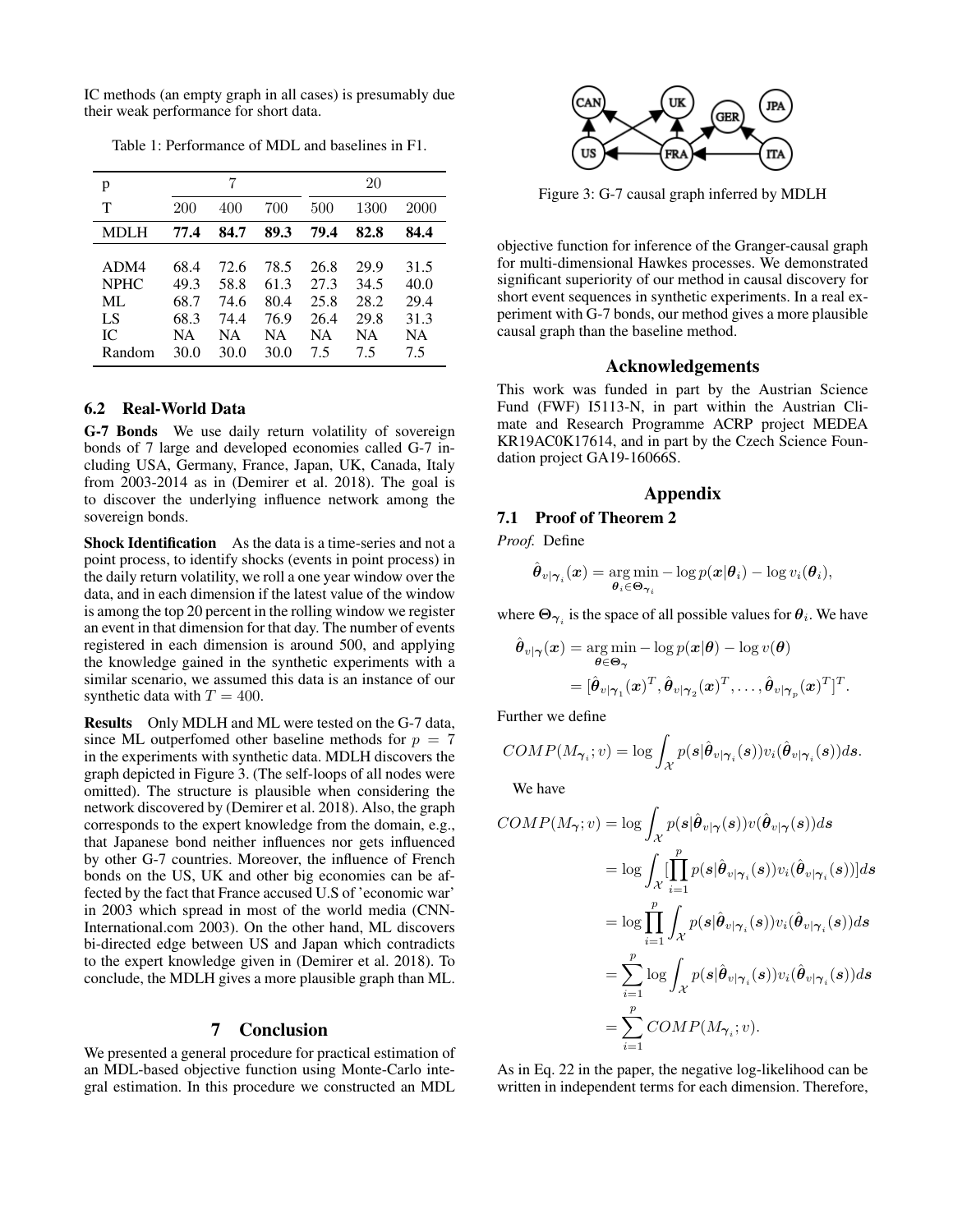for each dimension  $1 \leq i \leq p$  we can write

$$
L_v^i(\boldsymbol{\gamma}_i; \boldsymbol{x}) := -\log \pi_i(\boldsymbol{\gamma}_i) - \log p(\boldsymbol{x}|\hat{\boldsymbol{\theta}}_{v|\boldsymbol{\gamma}_i}(\boldsymbol{x})) \qquad (31)
$$

$$
- \log v_i(\hat{\boldsymbol{\theta}}_{v|\boldsymbol{\gamma}_i}(\boldsymbol{x})) + COMP(M_{\boldsymbol{\gamma}_i}; v).
$$

Hence, we have

$$
\sum_{i=1}^{p} L_v^i(\gamma_i; \mathbf{x}) = -\sum_{i=1}^{p} \log \pi_i(\gamma_i) - \sum_{i=1}^{p} \log p(\mathbf{x}|\hat{\boldsymbol{\theta}}_{v|\gamma_i}(\mathbf{x}))
$$

$$
- \sum_{i=1}^{p} \log v_i(\hat{\boldsymbol{\theta}}_{v|\gamma_i}(\mathbf{x}))
$$

$$
+ \sum_{i=1}^{p} COMP(M_{\gamma_i}; v)
$$
(32)

$$
= -\log \pi(\boldsymbol{\gamma}) - \log p(\boldsymbol{x}|\hat{\boldsymbol{\theta}}_{v|\boldsymbol{\gamma}}(\boldsymbol{x}))
$$

$$
- v(\hat{\boldsymbol{\theta}}_{v|\boldsymbol{\gamma}}(\boldsymbol{x})) + COMP(M_{\boldsymbol{\gamma}}; v) \qquad (33)
$$

$$
=L_v(\gamma; \mathbf{x}).\tag{34}
$$

Thus,  $L_v^i$  as defined above satisfies Eq. 27 as required. Algorithm 2 summarizes the procedure for computing  $L_v^i(\gamma_i; \mathbf{x})$ . First, we compute the MDL estimator  $\hat{\boldsymbol{\theta}}_i$  for the *i*-th dimension by optimizing the goodness-of-fit, which is a convex optimization problem for an appropriate choice of luckiness function  $v$ , as discussed in subsection 4.3. Next, we estimate the model complexity by using Algorithm 1. Finally, we compute MDL objective as in Eq. 27.  $\Box$ 

### 7.2 Experimental Setup

The comparison methods are estimation methods which search for the MHP kernel functions and baseline vector based on the data. To extract a causal graph from the achieved output, based on Theorem 1, we put a threshold on the kernel norm to distinguish zero and non-zero kernels. This threshold is set to 0.01.

Each of the comparison methods has a penalty and a level of regularization given. For ML, LS, and NPHC we have penalties: L1 (lasso), L2, elastic net, and none. For ADM4 we have lasso-nuclear penalization. We evaluated each of the baseline methods with all possible penalties and for a set of possible values (levels) for regularization

 $C \in \{1, 2, 5, 10, 20, 50, 100, 200, 500, 1000, 2000, 5000, ...\}.$ 

For ADM4, we also used the nuclear lasso ratio; For each of the above settings we also considered the lasso-nuclear-ratio taking value in  $\{0, 0.1, 05, 0.9, 1\}.$ 

The reported numbers for "Random" in Table 1 are the result of a random adjacency matrix with the same number of non-zero entries as the average test case. We report the highest F1 score achieved by each method based on different hyper-parameters. As we do not perform train/test validation and instead we take the highest F1, the validated F1 scores for baseline methods would be presumably lower.

Information criteria (AIC, BIC, and HQ) generally do not perform well for small data and it was the case also in our experiments. These methods rely on reducing model loss (i.e., negative log-likelihood) at the price of adding new parameters to the model. The least price that these models suggest

for increasing the size of parameter set is about 1 unit of loglikelihood, hence, these model selection methods allow for adding any edge to the graph only if the log-likelihood could be increased by at least 1 unit compared to the empty graph model. This is not the case for a small data set ("short" data), as the value of log-likelihood that we have for the naive (empty) model and the maximum-likelihood model are both very small (of order 0.01 or 0.1 in all of our experimental settings). Therefore, the 1 unit improvement is not possible and this prevents the IC methods from discovering any edge in the causal graph.

Our method is an MDL-based model selection with no hyper-parameters. However, we can choose the number of  $MC$  simulations  $N$  for integral estimation, and the higher  $N$ the better estimate. Limited by our computational resources, we used 1000 iterations for the default case (for dimension  $p = 7$ ), and 500 iterations for the sparse graph scenario (for dimension  $p = 20$ ). As discussed in Section 4 in Subsection Amortization, we first do the MC simulations and compute model complexity values, which takes about one hour in each experimental setting (i.e., with fixed  $p$  and  $T$ ), and then we perform 100 test runs, each taking a about ten seconds.

Real-world Data We observed n our synthetic experiments that method ML outperformed the other baseline methods for  $p = 7$  and  $T = 400$ . Elastic net regularization was the best regularization for ML also in our synthetic experiments. So we ran this method on the data for the set of levels for regularization as listed above, and in all cases the bi-directed edge between US and Japan as an edge of the causal graph was returned. This is not plausible since it contradicts the expert knowledge from the domain.

# References

Achab, M.; Bacry, E.; Gaıffas, S.; Mastromatteo, I.; and Muzy, J.-F. 2017. Uncovering causality from multivariate Hawkes integrated cumulants. In *Proceedings of the International Conference on Machine Learning*, 70:1–10. PMLR.

Bacry, E.; Bompaire, M.; Deegan, P.; Gaïffas, S.; and Poulsen, S. 2017. Tick: a Python library for statistical learning, with an emphasis on Hawkes processes and timedependent models. *Journal of Machine Learning Research*, 18(1): 7937–7941.

Bacry, E.; Mastromatteo, I.; and Muzy, J. 2015. Hawkes processes in finance. *Market Microstructure and Liquidity*, 1(1): 1550005.

Bacry, E.; and Muzy, J.-F. 2016. First-and second-order statistics characterization of Hawkes processes and nonparametric estimation. *IEEE Transactions on Information Theory*, 62(4): 2184–2202.

Barron, A.; Rissanen, J.; and Yu, B. 1998. The minimum description length principle in coding and modeling. *IEEE Transactions on Information Theory*, 44(6): 2743–2760.

Budhathoki, K.; and Vreeken, J. 2018. Origo: Causal inference by compression. *Knowledge and Information Systems*, 56(2): 285–307.